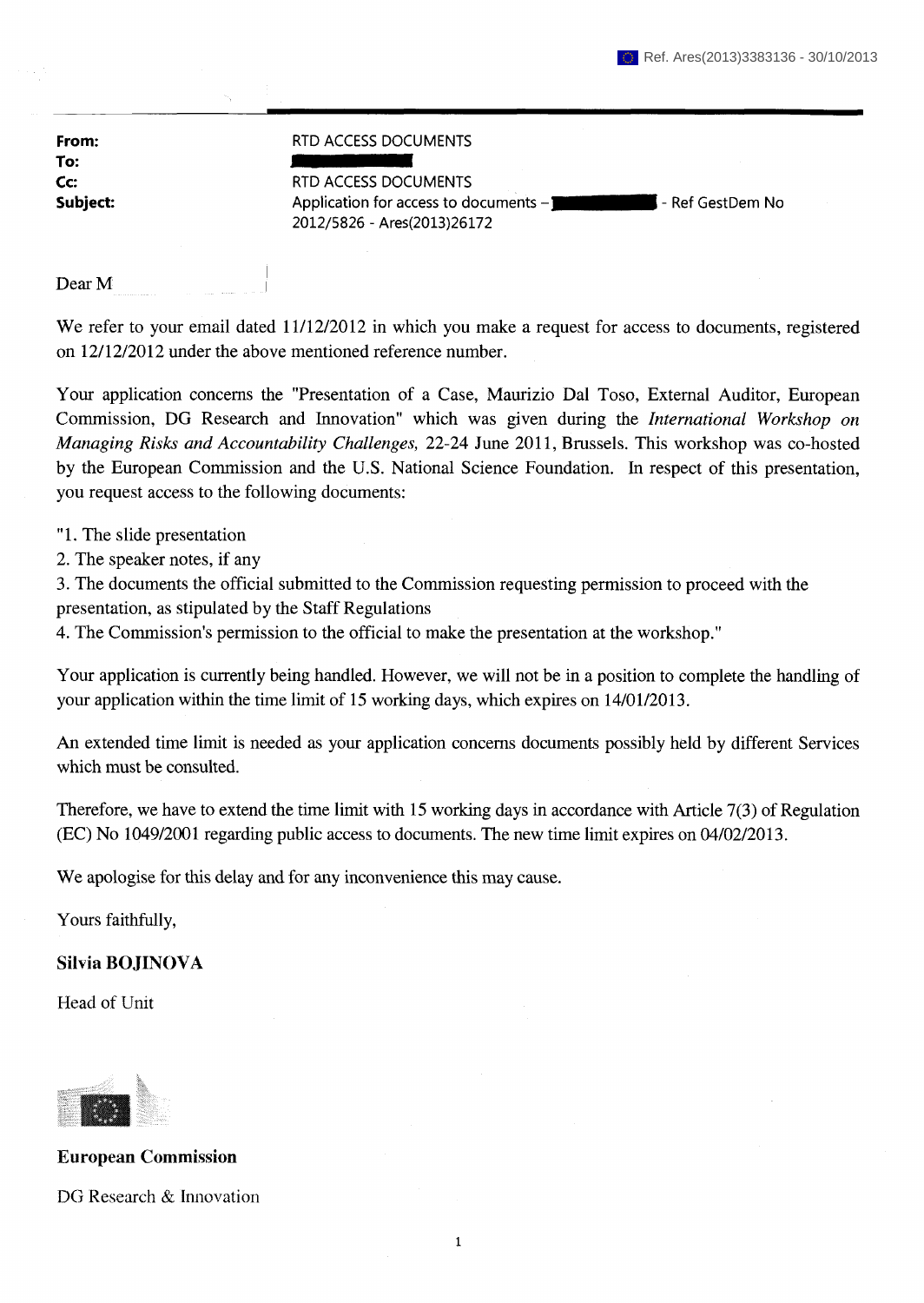R5

ORBN 09/151

В-1049 Brussels/Belgium

+32 229-85891

silvia.bojinova@ec.europa.eu

http://ec.europa.eu/research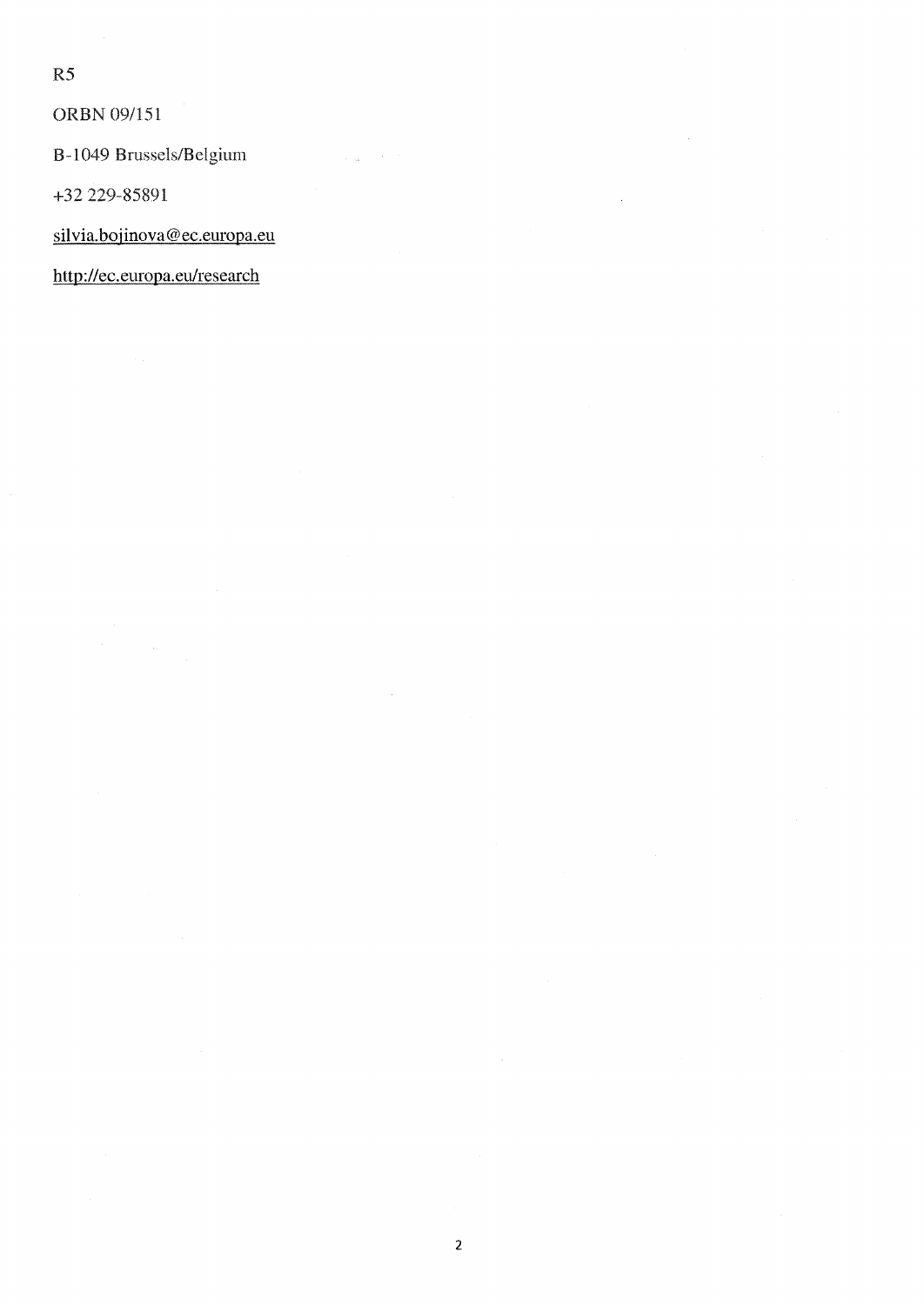

EUROPEAN COMMISSION DIRECTORATE-GENERAL FOR RESEARCH & INNOVATION

The Director-General

# 05 FEB 2013

Brussels, **ACCESS DOCUMENTS-2010-2013 GestDem number 2012/5826** 

Sent by email only

Dear M

## **Subject: Your request for access to documents Our reference: GestDem 2012/5826**

We refer to your email of 11 December 2012, in which you make a request for access to documents, which was registered on 12 December 2012 under the above mentioned reference number.

All documents concern the Presentation of a Case, by Maurizio Dal Toso, External Auditor, European Commission, DG Research and Innovation, which was made during the *International Workshop on Managing Risks and Accountability Challenges,* on 22-24 June 2011, in Brussels. This closed workshop was co-hosted by the European Commission and the U.S. National Science Foundation (hereinafter 'NSF').

Your request is considered to fall within the scope of Regulation  $N^{\circ}1049/2001$  regarding public access to European Parliament, Council and Commission documents.<sup>1</sup>

## **I. The slide presentation of Maurizio Dal Toso External Auditor, European Commission, DG Research and Innovation and the Speaker's notes (should there have been any)**

The points 1 and 2 of your request concern respectively the slides and notes (should there have been any) of the presentation of Mr Dal Toso.

After examination of your requests 1 and 2 under the provision of Regulation  $N^{\circ}$ 1049/2001, we regret to inform you that we cannot give you access to these documents, as

Silvia.Bojinova@ec.europa.eu

**<sup>1</sup>Regulation (EC) № 1049/2001 of the European Parliament and of the Council of 30 May 2001 regarding public access to European Parliament, Council and Commission documents, OJ L 145, 31.05.2001, p. 43, hereinafter, Regulation №1049/2001** 

Commission européenne/Europese Commissie, 1049 Bruxelles/Brussel, BELGIQUE/BELGIË - Tel. +32 22991111 Office: ORBN 09/151 - Tel. direct line +32 229-85891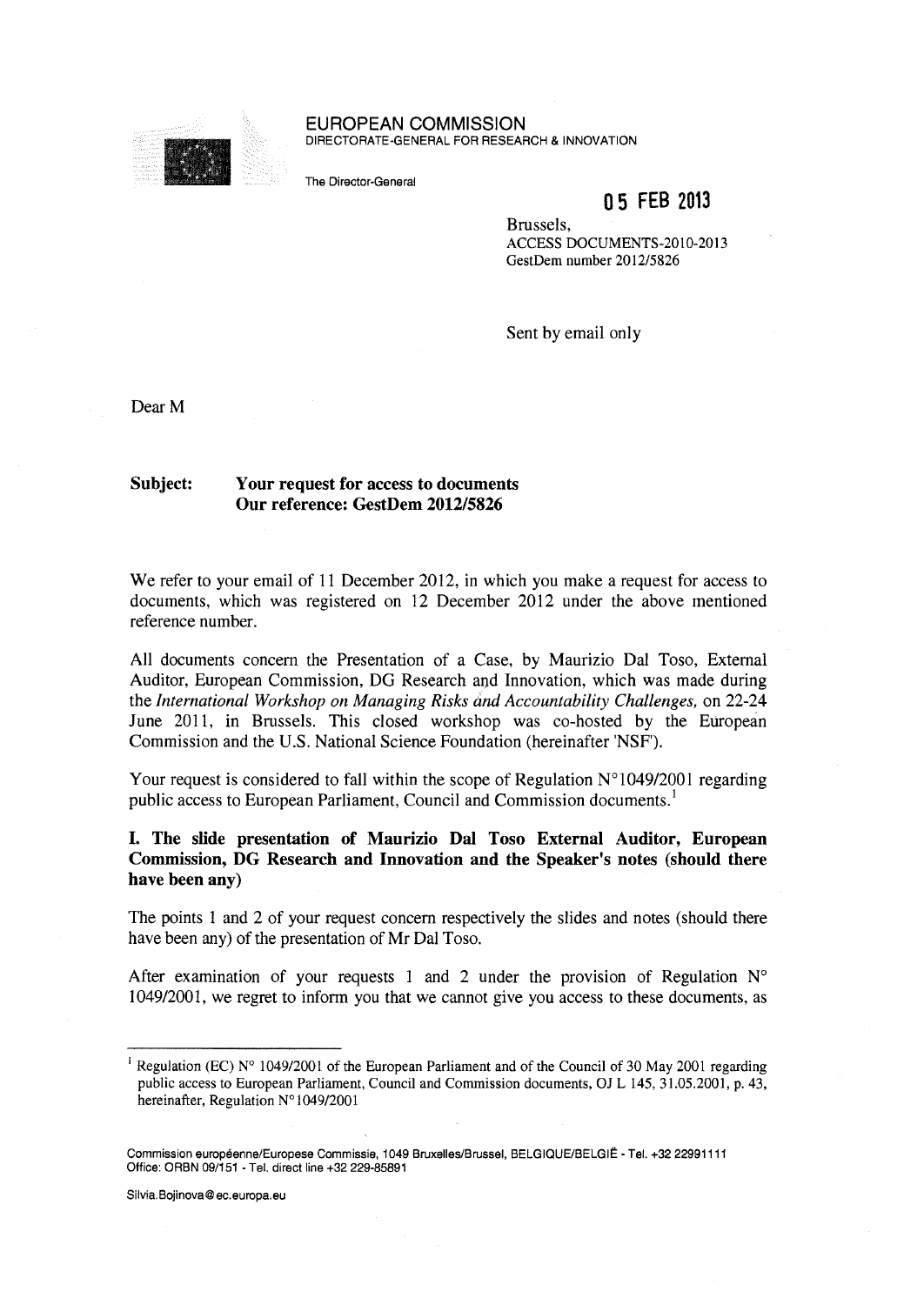their disclosure is prevented by exception to the right of access laid down in Article 4(2), third indent, of this Regulation.

Pursuant to the established case law of the European Court of Justice, we have assessed, firstly whether the requested documents fell within the scope of one of the exceptions provided for by Article 4 of Regulation № 1049/2001 *{infra,* 1). Secondly, we have examined whether the disclosure of that document would specifically and actually undermine the protected interest *(infra* 2). Thirdly, we have analysed whether the protection of that interest applied to the whole document (*infra* 3); and fourthly if there was an overriding public interest in disclosure which would outweigh the harm caused by the disclosure (*infra* 4).

### 1. The Request falls within the scope of the third indent of Article 4(2)

Pursuant to Article 4(2), third indent, "[t]he institutions shall refuse access to a document where disclosure would undermine the protection of [...] the purpose of inspections, investigations and audits, unless there is an overriding public interest in disclosure".

According to settled case-law, this provision applies only if disclosure of the requested documents may endanger the completion of inspections, investigations or audits (See *inter alia, Franchet and Byk v. Commission, [2006] ECR II-2023, paragraph 109). The* General Court has also clarified that this exception can be invoked as long as the inspections, investigations, or audits are ongoing. (Concerning specifically the matter of audits, see *Terezakis,* T-380/04, [2008] ECR II-l 1)

In the present case, the requested documents relate to an ongoing audit case. Indeed, the presentation of Mr Dal Toso concerned a hypothetical fraud case which was based on an ongoing actual fraud case encountered by DG RTD and which is currently being handled by OLAF.

The NSF was not allowed to publish the presentation together with the presentations of the other speakers or to publish the summary report on their website.

## 2. Disclosure of the slides and notes of the Presentation would specifically and actually undermine the protected interest, namely the ongoing audit

In the present case, we reached the conclusion that disclosure of the slides or notes of the presentation would specifically and actually affect the purpose of the ongoing audit, as it would put in the public domain preliminary findings which have not yet been confirmed and which may be rebutted by the entities being audited. It could also undermine the efficient conduct of on-going procedures or investigations, as public disclosure of the requested documents could enable the persons concerned by the case to try to influence the result of the audit.

### 3. Partial Disclosure of the slides and notes of the Presentation cannot be granted

We have examined whether the need for protection of the audit concerned, applied to the whole slides and notes of the presentation. We came to the conclusion that since the presentation consisted precisely in explaining and analysing this concrete audit case, no partial disclosure could be granted in this case.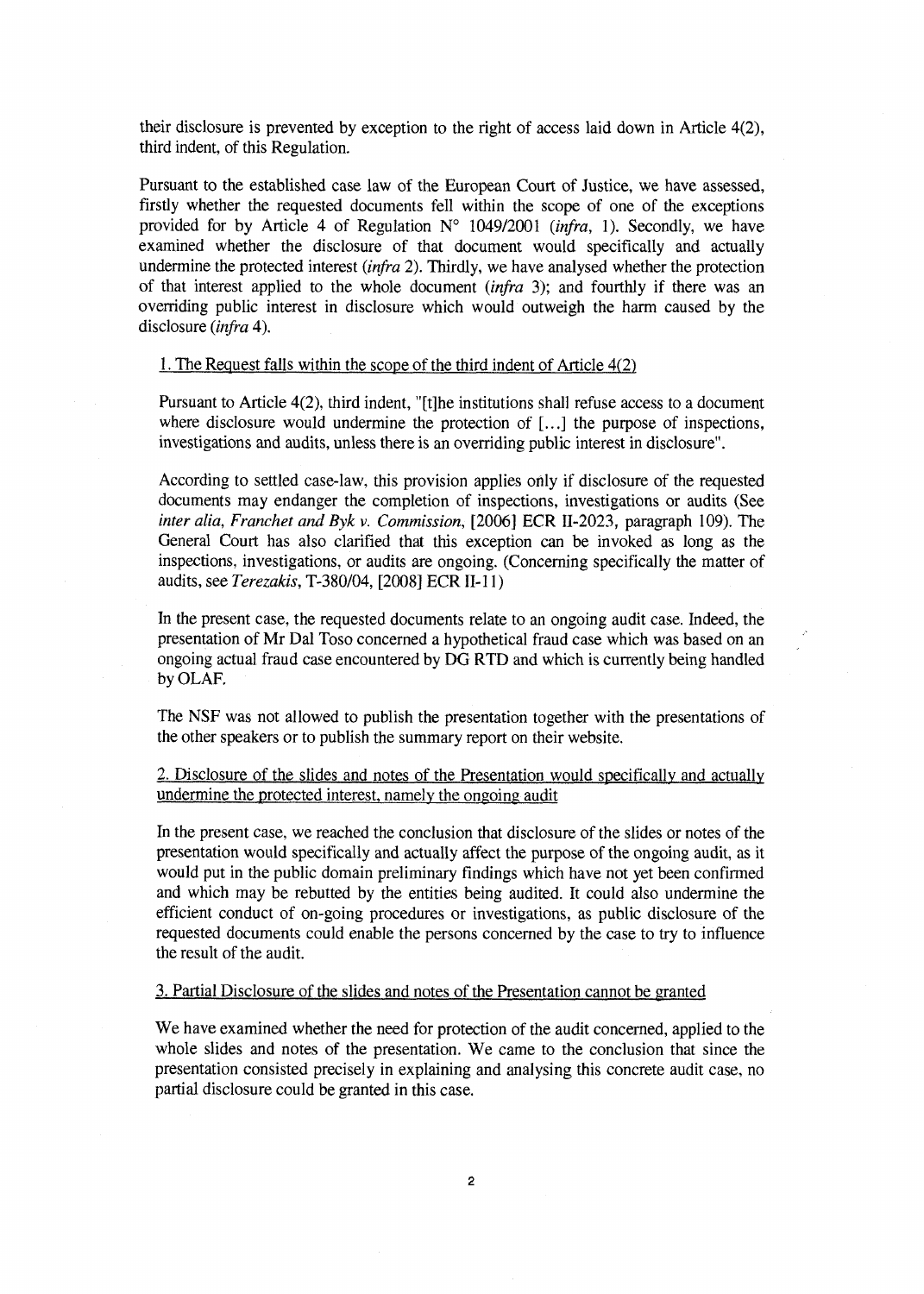In its *Franchet and Byk* judgment<sup>2</sup>, the General Court acknowledged that disclosure of audit related documents, even if they *had been rendered anonymous,* could undermine the protection of the purpose of inspections, investigations and audits *{op. cit.,* Paragraph 125 of the judgment).

Even if it had been rendered anonymous; the disclosure of some information regarding the audit case which was the subject of the presentation, could have a serious negative impact on the audit proceedings. Due to the specifics of the case, should any of its information become public, even anonymously, this would compromise the adversarial nature of the ongoing audit process concerned and its effectiveness.

### 4. Lack of overriding public interest justifying disclosure

Finally, we have assessed to which extent the exception of Article 4(2), third indent might be waived if there was an overriding public interest in disclosure. Such an interest must, firstly, be of public interest and, secondly, outweigh the harm caused by the disclosure.

The examination of your request did not reveal any elements which could justify the existence of an overriding public interest in the sense of the Regulation, which would outweigh the exception stipulated in Article 4(2), third indent.

In light of the abovementioned elements, we have concluded that the exception to access to documents provided in the third indent of Article 4(2) was applicable to the points 1 and 2 of your application.

## II. The documents the official submitted to the Commission requesting permission to **proceed with the presentation, as stipulated by the Staff Regulations**

The Staff Regulations of Officials of the European Communities do not require the submission of such documents for this type of presentation.

The documents which you request in point 3 of your Application do not exist.

Regulation  $N^{\circ}$  1049/2001 grants the public a right of access to documents which are in the possession of the institution receiving the request.

We regret to inform you that we are, therefore, unable to handle your application in respect of point 3 of your request for access to documents.

## **IIL The Commission's permission to the official to make the presentation at the workshop**

The Staff Regulations of Officials of the European Communities do not require such a document for this type of presentation.

*<sup>2</sup>Op. cit.*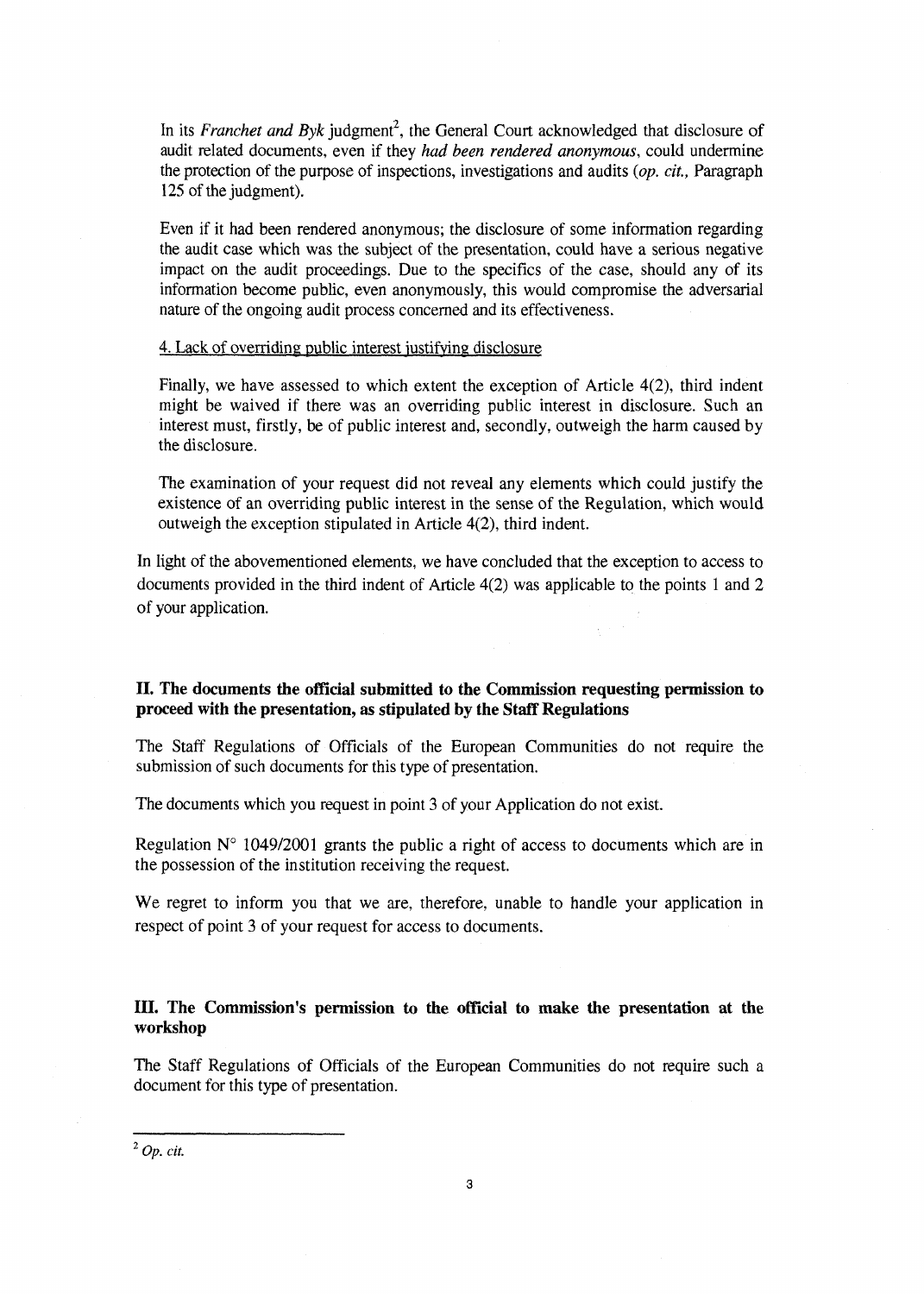The document which you request in point 4 of your request does not exist.

Regulation  $N^{\circ}$  1049/2001 grants the public a right of access to documents which are in the possession of the institution receiving the request.

We regret to inform you that we are, therefore, unable to handle your application in respect of point 4 of your request for access to documents.

Should you wish this position to be reviewed, you should send a confirmatory application to the Commission's Secretary-General at the address below, confirming your initial request. You have fifteen working days to do this as from receipt of this letter, after which your initial request will be deemed to have been withdrawn.

The Secretary-General would then inform you of the result of this review within 15 working days from the date of registration of your request. You would either be given access or your request would be rejected, in which case you would be informed of how you could take further action.

All correspondence should be sent to the following address:

The Secretary-General European Commission B-1049 BRUSSELS Email: SG-ACC-DOC@ec.europa.eu

Yours sincerely,

| For the Director General absent |
|---------------------------------|
| W. RICHBOHEA                    |
| pputy this high production      |

Robert-Jan Smits

CC: Ms S. Bojinova (RTD.R5), Mr M. Bellens (RTD.Ml), Ms S. Gruener (RTD.M1), Mr M. Dal Toso (RTD. Ml), Ms G. Lucza (RTD.R5), Ms C. Moal-Nuyts (RTD.R5)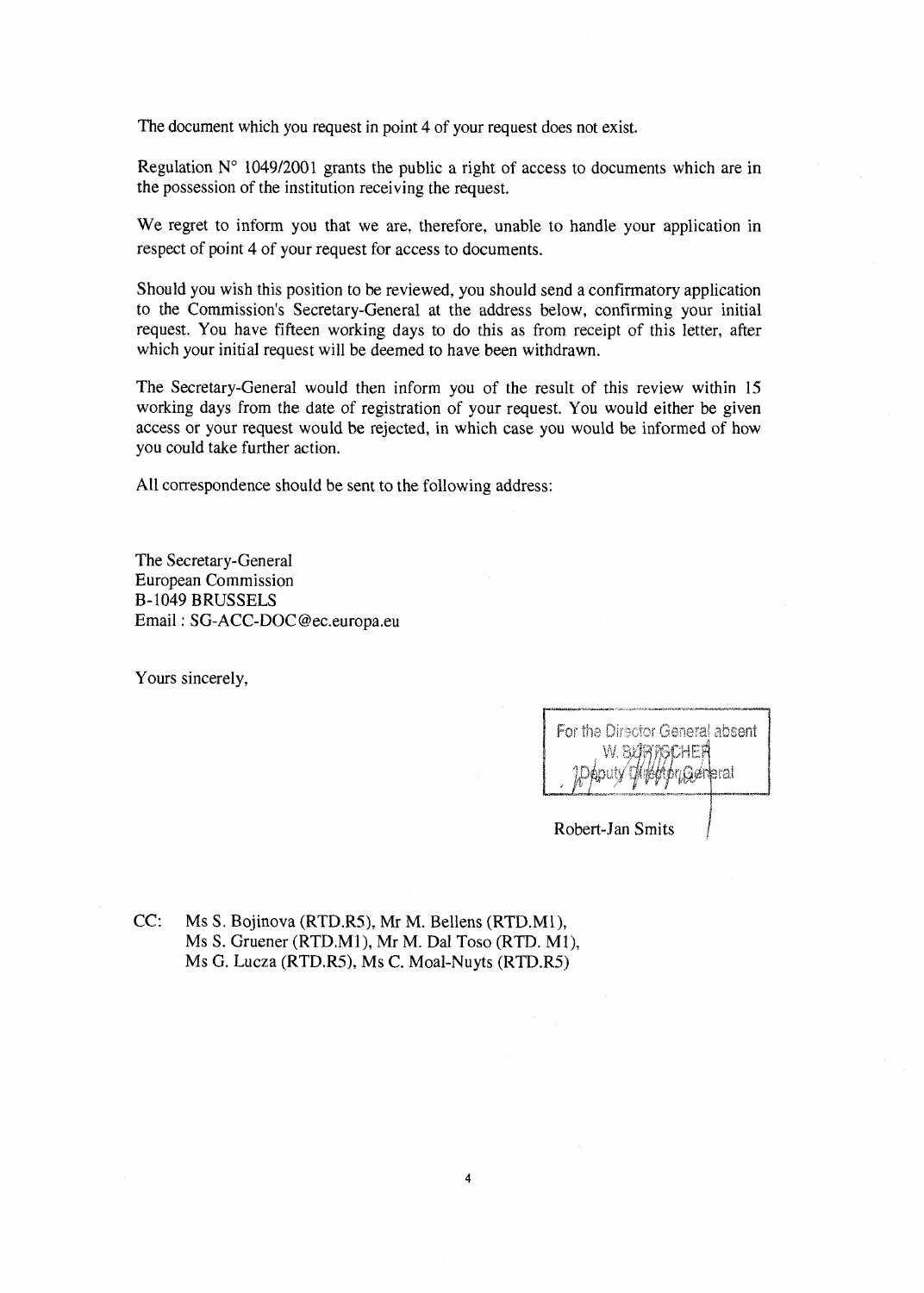EUROPEAN COMMISSION SECRETARIAT-GENERAL

Direction В **SG-B.5 Transparency** 

 $\sim$ .

> Brussels, 20.03.2013 **SG.B.5/JMLC/rc - sg.dsgl.b.5(2013) 447585**

Mr Nikos Kollistavros

*per email only:* 

## **Subject: Confirmatory application for access to documents under Regulation 1049/2001 GestDem number 2012/5826**

Dear M

I am writing in reference to your e-mail of 27 February 2013 in which you requested a review of the positions taken by the Directorate General for Research and Innovation (hereafter DG RTD) regarding the access to documents. This application was made in accordance with Article 7(2) of Regulation (EC) No  $1049/2001<sup>1</sup>$  regarding public access to European Parliament, Council and Commission documents (hereafter Regulation 1049/2001).

Your application is currently being handled. Unfortunately, we have not yet been able to gather all the elements we need to carry out a full analysis of your request in order to take a final decision and, therefore, we are not in a position to reply to your confirmatory request within the prescribed time limit expiring 20 March 2013. Consequently, we have to extend this period by another 15 working days in accordance with Article 8(2) of Regulation 1049/2001. The new deadline expires on 15 April 2013.

Yours sincerely,

Marc Maes Deputy Head of Unit

**1 OJ L145, 31.05.2001, p. 43.**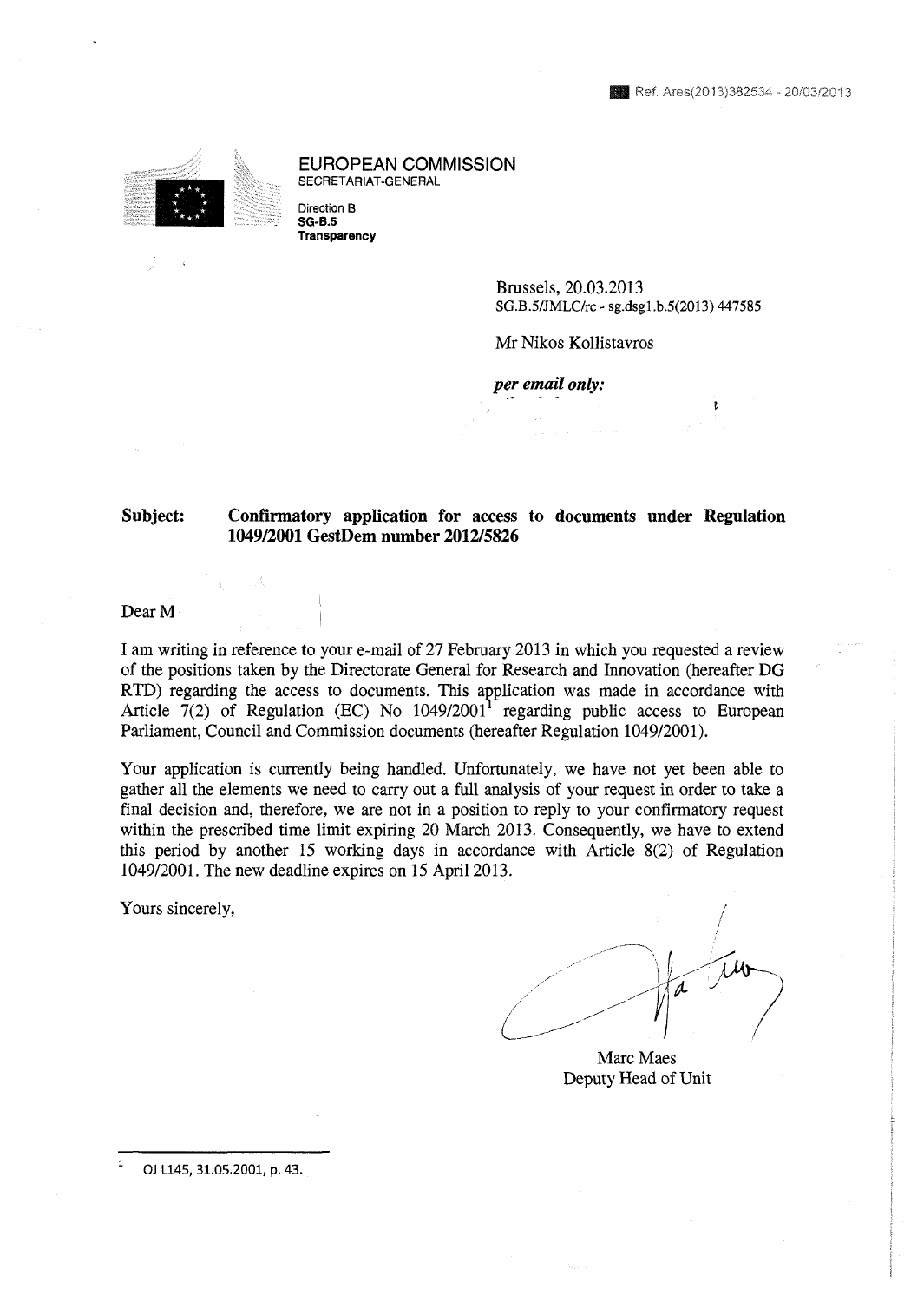#### EUROPEAN COMMISSION SECRETARIAT-GENERAL



Direction В **SG-B-5** 

**Transparency** 

Brussels, 12.04.2013 **SG.B.5/JMLC/rc sg.dsgl.b.5(2013) 646455** 

*per email only:* 

M

## **Subject: Confirmatory application for access to documents under Regulation 1049/2001 GestDem number 2012/5826**

Dear M

I am writing in reference to your e-mail of 27 February 2013 in which you requested a review of the positions taken by the Directorate General for Research and Innovation (hereafter DG RTD) regarding your application for access to documents made in accordance with Article 7(2) of Regulation (EC) No  $1049/2001^1$  regarding public access to European Parliament, Council and Commission documents (hereafter Regulation 1049/2001).

I also refer to the holding reply dated 20 March 2013, in which the time limit for replying to your confirmatory application was extended with 15 working days, pursuant to Article 8(2) of the Regulation. This extended time-limit will expire on 15 April 2013.

Unfortunately, we are still not in a position to provide you with a final reply to your request as the consultation of the Member State is still ongoing. I can assure you that we are doing our utmost to provide you with the final reply on your application as soon as possible. I regret this additional delay and sincerely apologise for any inconvenience this may cause.

Yours sincerely,

Marc Maes Deputy Head of Unit

**<sup>1</sup>OJL145, 31.05.2001, p. 43.** 

Commission européenne, B-1049 Bruxelles / Europese Commissie, B-1049 Brussel - Belgium. Telephone: (32-2) 299 11 11. http://ec.europa.eu/dgs/secretariat\_general E-mail: sq-acc-doc@ec.europa.eu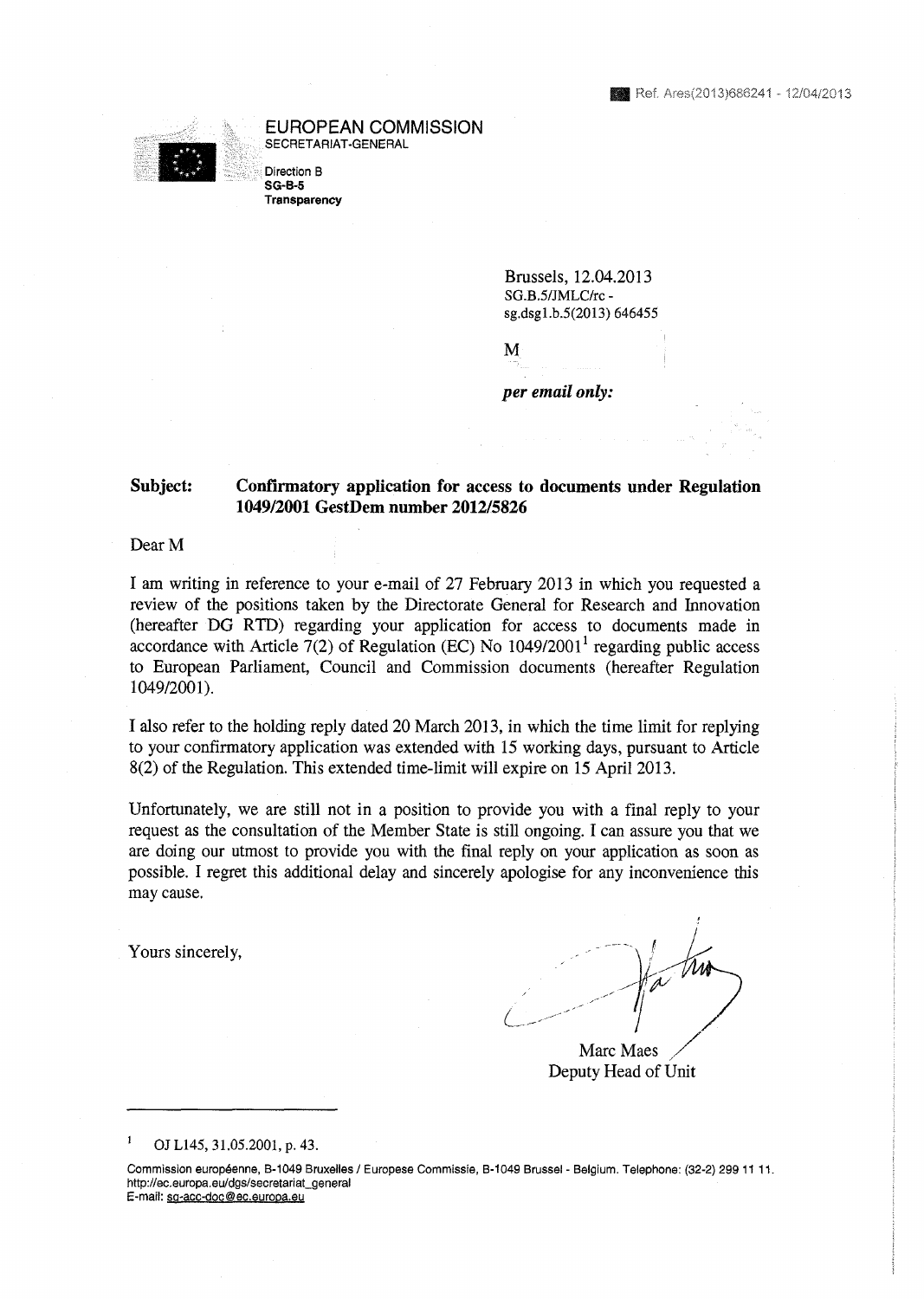

#### % EUROPEAN COMMISSION SECRETARIAT-GENERAL

The Secretary General

Brussels, **SG.B.5/MLC/psi - sg.dsgl.b.5(2013)762839** 

M

*only by email to:* 

## **Subject: Confirmatory application for access to documents under Regulation 1049/2001 - ref. GestDem 2012/5826**

### Dear M

I am writing in reference to your e-mail of 27 February 2013 in which you requested a review of the position taken by the Directorate General for Research and Innovation (hereafter DG RTD) on 5 February 2013 with regard to your request for access to documents of 12 December 2012. This application was made in accordance with Article 7(2) of Regulation (EC) No 1049/20011 regarding public access to European Parliament, Council and Commission documents (hereafter Regulation 1049/2001).

### **1. SCOPE OF YOUR APPLICATION**

In your confirmatory application you reiterate your request for access to the following documents referring to the presentation by Mr Maurizio dal Toso, external auditor working for the European Commission, in an international workshop on managing risks and accountability challenges that took place on 22-24 June 2011 in Brussels, co-hosted by the Commission and the USA national science Foundation (hereafter NSF). The items covered by your request are:

- *1. The slide presentation;*
- *2. The speaker notes, if any;*
- *3. The request for permission of the official to proceed to the presentation;*
- *4. The permission to make the presentation.*

### **2. EXAMINATIONS AND CONCLUSIONS**

First of all, I note that the response given to your initial application indicates that DG RTD has provided you with a proportionate answer to your particular queries.

**<sup>1</sup>OJL145, 31.05.2001, p. 43.** 

Commission européenne/Europese Commissie, 1049 Bruxelles/Brussel, BELGIQUE/BELGIÉ - Tel. +32 22991111 http://ec.europa.eu/dgs/secretariat\_general/ E-mail: sq-acc-doc@ec.europa.eu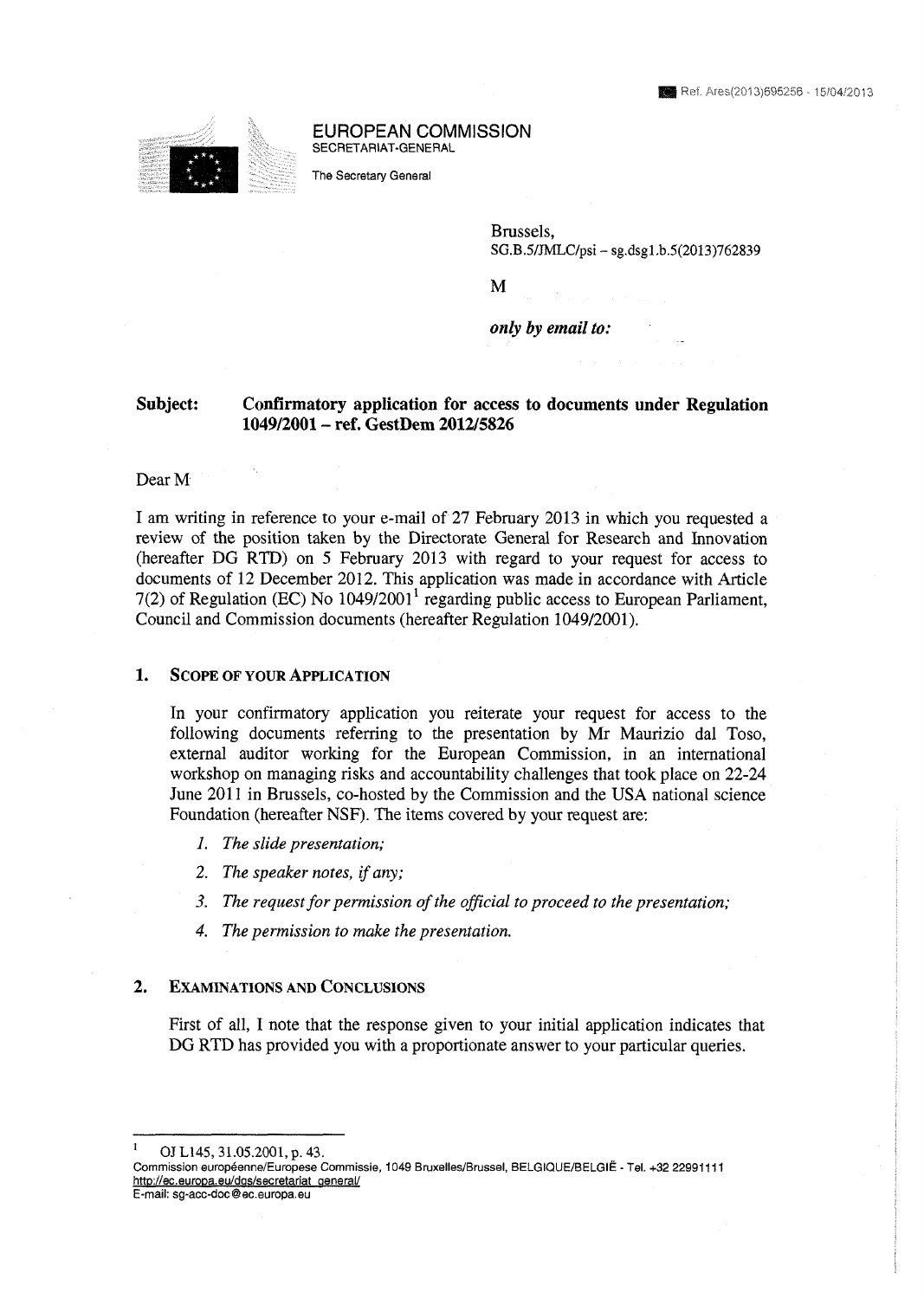However, following your confirmatory application, I can confirm to you that no documents as described under items 3 and 4 exist. Therefore, your request is devoid of purpose for these two items.

Regarding documents concerned by items 1 and 2 of your request, following a thorough examination of the documents concerned, I regret to inform you that they cannot be disclosed for public access as they fall within the scope of exceptions laid down in Article 4 of Regulation 1049/2001, as detailed below.

### **2.1. The protection of the Union's financial policy**

Article 4(1) (a) fourth indent of Regulation 1049/2001 provides that *[i]he institutions shall refuse access to a document where disclosure would undermine the protection of: (...) [t]he public interest as regards (...) the financial, monetary or economic policy of the Community.* 

The financial policy of the Union (formerly the Community) can be understood as relating to the proper management of the funds of the EU. It is a policy aimed at protecting the financial resources managed by the Commission by way of audits of beneficiaries of grants and other subcontractors.

I confirm what DG RTD already explained, that these slides and/or any related notes used for this presentation are based on two on-going real cases that are actually being handled by DG RTD and by the European anti-fraud office OLAF. One of these cases has in the meantime be transferred to the judicial authorities. Therefore, any misuse of this information would have a direct financial impact for the EU budget, not only for the cases themselves but also through any other potential future investigation of unduly paid money.

### **2.2. The protection of the purpose of on-going audits**

Article 4(2), third indent, of Regulation 1049/2001 provides that *[t]he institutions shall refuse access to a document where disclosure would undermine the protection of: (...) the purpose of inspections, investigations and audits.* 

As previously stated, these slides and/or any related notes are based on real cases of alleged fraud which are actually being handled by DG RTD, by OLAF and by the judicial authorities. Any public disclosure of this information would not only undermine the protection of the on-going cases but could also endanger the proper investigation of future cases. This information could even inspire future fraudulent behaviour, as the examples given could be misused in attempts to circumvent regular controls in future. Therefore, access to these two documents cannot be granted.

Besides that, taking into account the content and the issues at stake, at the time of the international workshop, as confirmed by DG RTD in the initial reply, the Commission asked the NSF not to publish this presentation.